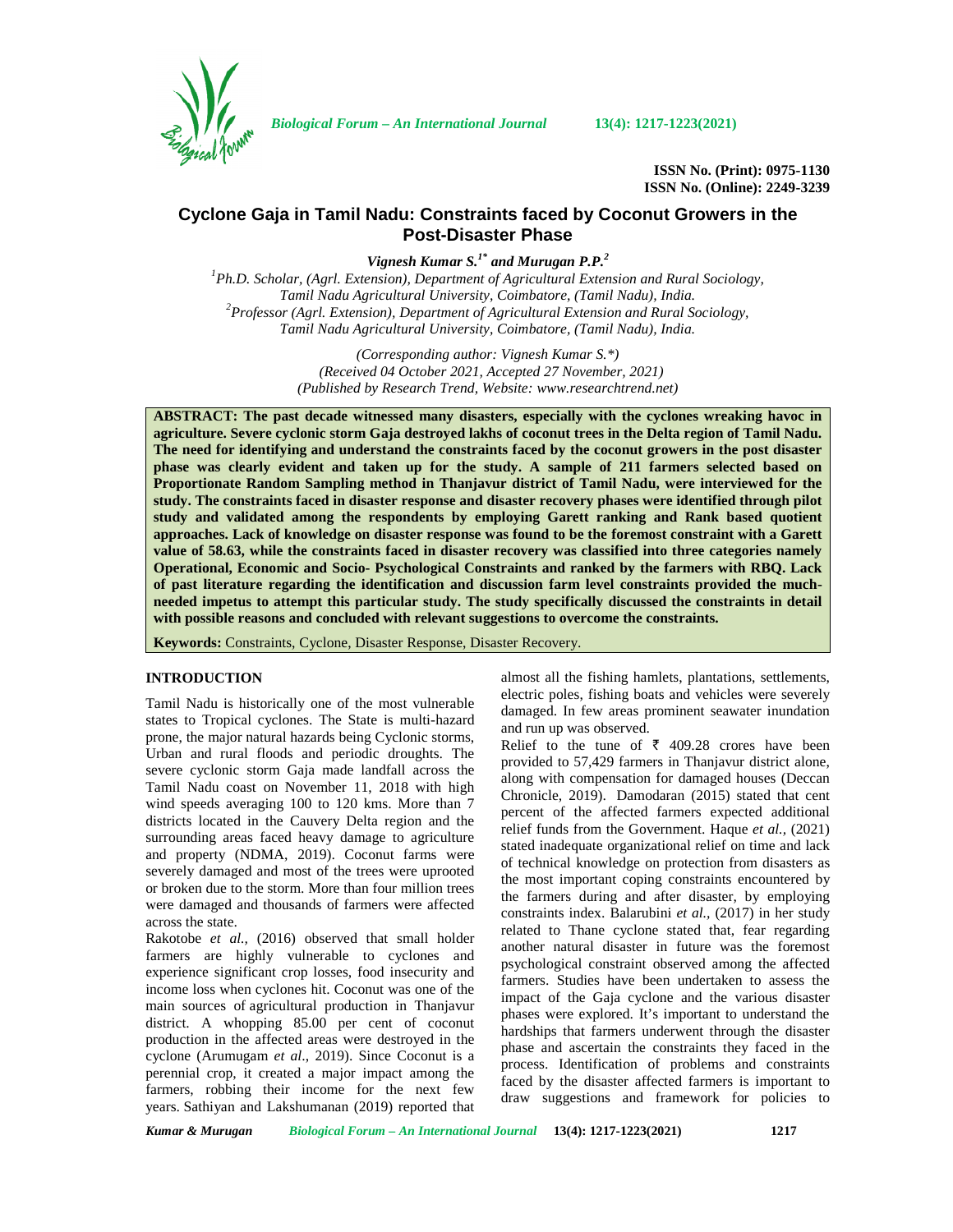overcome the problems identified. Hence, a study was undertaken to ascertain the constraints encountered by farmers in the aftermath of the Gaja cyclone.

## **METHODOLOGY**

Ex Post facto research design was adopted for the study, since the event had already happened and the investigator had no control over it. The study was carried out in Thanjavur district of Tamil Nadu, which faced severe damage to the coconut farms. Four blocks of the district with the highest damage *i.e*., Pattukottai, Madukkur, Peravurani and Sethubavachatram were considered for the study. A total of 211 coconut growers were selected by Proportionate Random Sampling method. Pilot study was conducted in the non-sample area of the same district so as to frame the constraints in the form of an interview schedule, based on inputs from the farmers themselves.

The constraints faced by the coconut growers in disaster response were listed and the responses were collected. Garrett's ranking technique was used to rank the preference indicated by the respondents on different factors. As per this method, respondents were asked to assign the rank for all factors and outcomes of such ranking was converted into score value with the help of the following formula:

Where,

 $R_{ij}$  = Rank given for the i<sup>th</sup> variable by j<sup>th</sup> respondents  $N_i$  = Number of variable ranked by j<sup>th</sup> respondents

Percent position =  $100$  (Rij – 0.5) / N<sub>i</sub>

With the help of Garrett's Table, the percent position estimated is converted into scores. Then for each factor, the scores of each individual are added and then total value of scores and mean values of score is calculated. The factors having the highest mean value is considered to be the most important factor.

Various constraints faced by the coconut growers in adopting the relief measures were identified through

pilot study. It was grouped and classified into three categories based on the nature of constraint. Rank Based Quotient (RBQ) developed by Sabaratnam (1998) was applied. The data obtained from the farmers regarding constraints was quantified i.e. the number of farmers who gave the particular rank were used for calculation of RBQ The formula for RBQ calculation is as follows was grouped and classified into three<br>d on the nature of constraint. Rank<br>it (RBQ) developed by Sabaratnam<br>lied. The data obtained from the farmers<br>raints was quantified i.e. the number of<br>ave the particular rank were use

$$
R B Q = \frac{(f_i) (n+11)}{N_n} \times 100
$$

Where,

 $f_i$ = frequency of farmers for i<sup>th</sup> rank of constraints parameters

 $N =$  number of farmers

 $n =$  number of ranks

### **RESULTS AND DISCUSSION**

**Constraints faced by the farmers in Disaster response.** Disaster response essentially includes actions taken immediately before, during or directly after an emergency occurs, to save lives and minimize the damage to property. Disaster response is a part of disaster phases where both individuals and state agencies coordinate together and instantly react before, during and immediately after occurrence of disasters. Once the cyclone forecast is announced, state agencies implement short term plans to prevent damage to life and property on priority basis. Individual farmers get awareness about the disaster through mass media, public announcements and word of mouth among fellow farmers. They interact with other farmers and get prepared for facing the disaster and ensure that their field and home face minimal damage.

The data regarding the constraints faced by the farmers in disaster response is listed in the Table 1 and discussed below.

|  |  | Table 1: Garett ranking of Constraints faced by the coconut growers in Disaster response n=211. |
|--|--|-------------------------------------------------------------------------------------------------|
|  |  |                                                                                                 |

| Sr. No. | Constraints                                                  | <b>Garrett score</b> | <b>Garrett rank</b> |
|---------|--------------------------------------------------------------|----------------------|---------------------|
|         | Lack of reaction time from forecast to landfall              | 46.39                |                     |
|         | Lack of knowledge on disaster response                       | 58.63                |                     |
|         | Distance between coconut field and home                      | 54.36                | Ш                   |
|         | Damaged road infrastructure                                  | 55.96                |                     |
|         | Hindrance due to cut in power supply                         | 51.53                |                     |
|         | Lack of access to the disaster war room                      | 41.67                | VIII                |
|         | Lack of social cohesion hampering collective decision making | 44.61                |                     |
|         | Lack of prior communication from state agencies              | 42.86                | VII                 |

Table 1 indicates that Lack of knowledge on disaster response with a garret score of 58.63 was perceived as the foremost constraint among the farmers. Basically, there is no specific package to impart knowledge about disasters to the farmers. Though trainings were conducted post disaster and relief measures were undertaken, knowledge on immediate response and preparedness to disasters are still confined to the technical agencies carrying out disaster management activities. The layman knowledge base is still vague and they depend on locally known activities. Most of the farmers in this region are new generation coconut growers who were cultivating paddy earlier and hardly faced intensive cyclones during their farming experience. This might also be the reason for their limited knowledge on immediate response to disasters. Damaged road infrastructure was ranked second among the constraints, with a garret score of 55.96. Roads are the essential means through which transportation and commuting happens. Basically, it acts as a catalyst in the development of the local economy. The Gaja Cyclone had resulted in felling of thousands of trees causing heavy blockage in most of the roads in almost every village. The access to coconut farms from residential settlements were completely cut off. As the cyclone started to batter the farms, farmers weren't able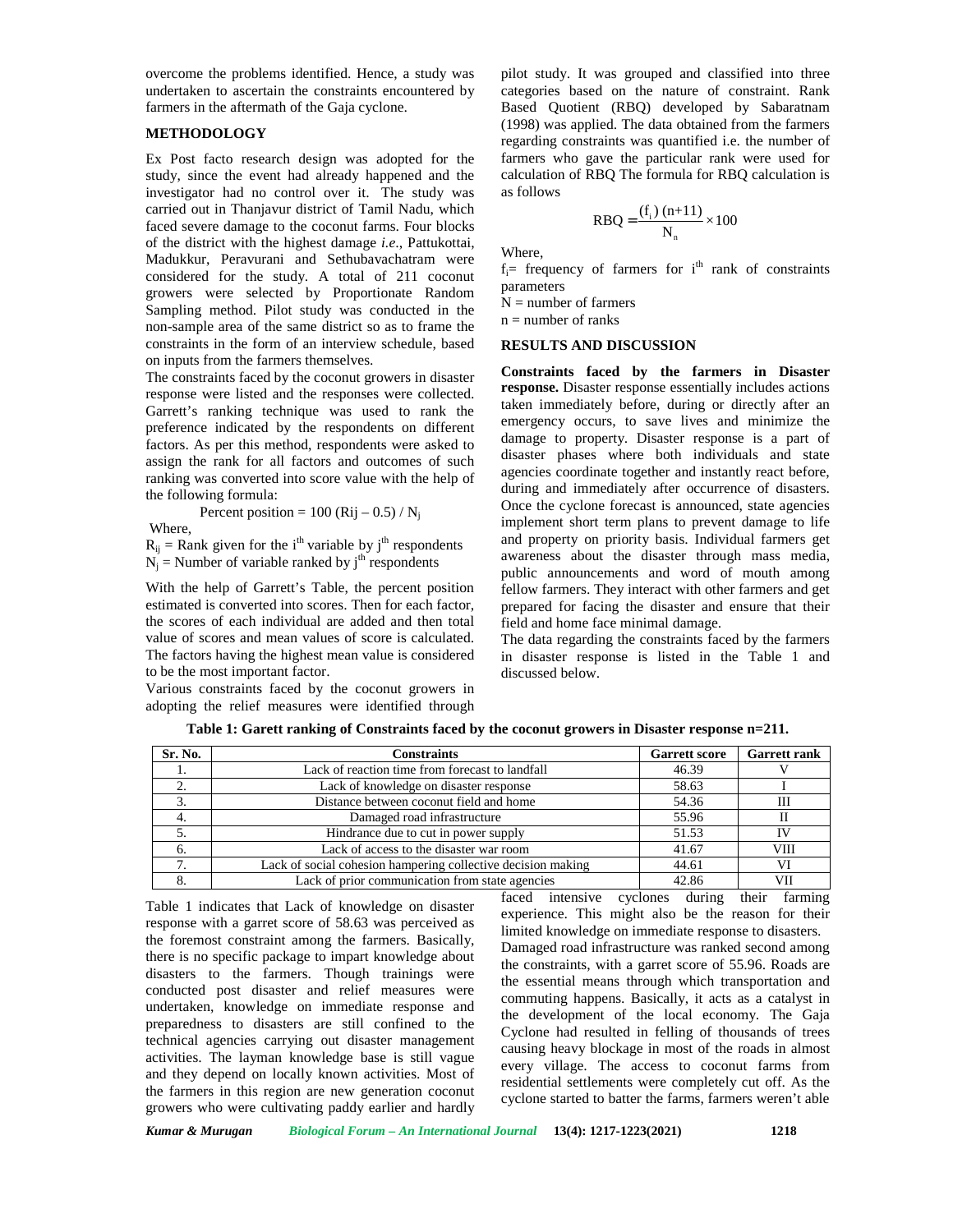to reach and many stayed indoors till three days after the landfall. Though the trees were cleared after a week by continuous efforts from the state agencies and local volunteers, the damage caused to the roads was phenomenal. It took months to relay the roads and bring things back to normal. This explains why damaged road infrastructure was considered as an important constraint by the farmers.

Distance between field and home was one among the most important constraints ranked third by the farmers, with a garret score of 54.36. Among the four blocks under study, only Peravurani region had coconut farms coupled with residence of the farmers. Observations among other three blocks revealed that the residential settlements were far away from the coconut farms owned by most of the respondents. This was one of the reasons why most of the farmers couldn't reach their farms when the cyclone occurred. Access to farms was difficult even after the landfall due to blockage of roads and this explains why distance between field and home was an important constraint.

The fourth ranked constraint was regarding hindrance due to cut in the power supply (51.53). As the cyclone made landfall, it caused severe damage to the power lines as electric poles were uprooted and trees fell over the lines. This resulted in immediate power disruption and there was no chance of recovery for days. The entire rural area of the district stayed in darkness for a long time making it difficult to carry out the relief operations. The immediate response was also delayed since the landfall happened at night and recovery operations were delayed till morning.

Sathya and Ragavendra (2020) revelated that, only after 40 days only the electric poles, transformers were cleared and current supply wasprovided to the people. Table 1 revealed that lack of reaction time from forecast to landfall (46.39) got ranked as the fifth constraint among the farmers. Though the cyclone was predicted earlier, the area of landfall and wind speeds cannot be predicted well before. Hence it was very difficult for the state agencies to diffuse the information regarding the cyclone to all the stakeholders on time. The farmers after getting aware about the cyclone forecast couldn't prepare themselves on time. Saving their own lives and their residences were prioritised over the farms as the cyclone was expected to cause heavy damage to property as well. This explains why the lack of reaction time from forecast to landfall was considered as a constraint.

The sixth ranked constraint was reported as the lack of social cohesion hampering collective decision making (44.61) among the farmers. The respondents were of the opinion that there existed no cohesion between themselves, hampering any kind of collective decision making process. Collective action is always essential in responding to disasters as it affects everyone invariably. This also has a detrimental effect on diffusion of information and knowledge about the cyclone among the farmers.

Lack of prior communication from state agencies (42.86) and lack of access to disaster war rooms (41.67) were ranked seventh and last respectively, among the respondents. Though state agencies took valiant efforts in diffusing the information and launched war rooms with helplines, it didn't reach all the farmers. Hence it was felt as a constraint by a small section of farmers who weren't aware of it. They could be considered as a minor constraint and could be addressed accordingly.

**Constraints faced by the coconut growers in Disaster recovery.** Disaster recovery could be defined as the differential process of restoring, rebuilding, and reshaping the physical, social, economic, and natural environment through pre-event planning and post-event actions (Rodriguez *et al.,* 2007). The constraints faced by the farmers in the recovery phase were identified through pilot study and categorized into three categories namely Operational, Economic and Socio- Psychological Constraints based on their nature.

| Sr. No.   | Constraints                                                              | <b>RBO</b> | Rank        |
|-----------|--------------------------------------------------------------------------|------------|-------------|
| -1.       | Improper assessment of damage by the officials                           | 77.39      | TV          |
| <b>4.</b> | Accumulation of debris in the field                                      | 70.19      |             |
| 3.        | Difficulty in clearing the uprooted trees                                | 87.54      |             |
| 4.        | Lack of quality planting material for replanting                         | 64.50      | VI          |
| 5.        | Difficulty in Intercultural operations                                   | 59.48      | <b>VIII</b> |
| 6.        | Increased pest incidence & emergence of new pest                         | 86.54      | Ш           |
| . .       | Loss of coconut productivity                                             | 93.79      |             |
| 8.        | Non availability of relief materials at the right time in right quantity | 62.89      | VII         |

**Table 2: Rank Based Quotient of Operational Constraints n=211.**

Loss of coconut productivity was the foremost operational constraint faced by the farmers, with RBQ value of 93.79. The effect of the cyclone was so severe that most of the trees were uprooted already. The trees that were remaining on the farm were also damaged i.e. only the stem was intact and palm leaves were completely gone. Drastic yield reduction was reported in most of the farms leaving the farmers with no income from the farm produce. It took so long for the farmers to prepare their farms with necessary inputs and they could recover only a part of the earlier yield after two long years. The farmers aren't confident about bringing the productivity back to pre-disaster average yield, with the existing trees in the farm. The loss in productivity affected the farmers psychologically in addition to economic losses.

Difficulty in clearing the uprooted trees (RBQ value: 87.54) was clearly witnessed by the farmers, after the cyclone happened. It was ranked second among the operational constraints. Many trees were uprooted, many were partially broken and everything fell in the farm space creating an adverse situation. The farmers faced immense pressure to save the remaining trees that stood against the effect of the cyclone. The tree debris in the field proved to be a major blockage since they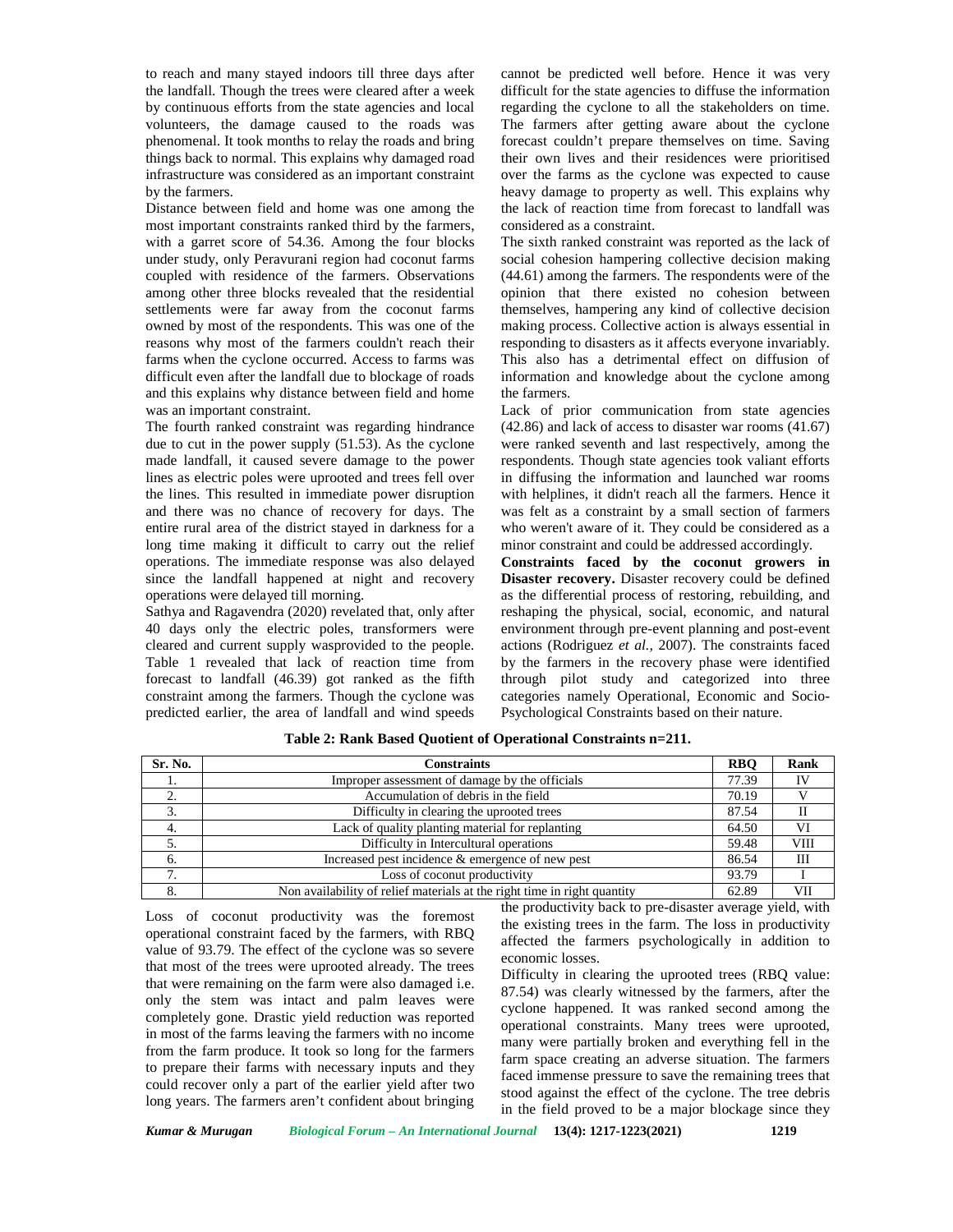were finding it difficult to clear them out of the farm. There were no initial takers for the trees and the farmers had to shed a lot of money convincing the traders to procure it, even though it was the other way around before the cyclone happened. The emergency situation was used by the traders to their advantage, though they also witnessed difficulty in clearing the trees due to lack of vehicular access to the farms. Many farmers employed bulldozers to clear the trees and dumped them on the banks of local water bodies, where it was burnt subsequently.

Increase in pest incidence and emergence of new pests (RBQ value: 86.54) was one of the most important issues faced by the farmers and ranked third among the operational constraints. The debris accumulation in the farm acted as a breeding ground for the pests like rhinoceros beetles and led to increased incidence. Apart from the existing pests, the cyclone effect saw emergence of new pests like whitefly. Whitefly incidence was extensively witnessed in almost every farm affected by the cyclone. The farmers are still finding it difficult to control the damage caused by whitefly as no specific control measure was recommended by the institutions till date.

Improper assessment of damage by the officials (RBQ value: 77.39) were reported in various dimensions by the farmers and ranked fourth among the operational constraints. Under reporting of damaged tree count was reported in most of the places. Mistakes in data entry and subsequent allotment of relief amounts was also reported by many. Favouritism in reporting the assessment was also a major issue as felt by few farmers. This was one of the most important operational constraints since it hindered their recovery process by denying the justified relief.

Accumulation of debris in the field (RBQ value: 70.19) was a prime problem commonly observed in most of

the farms after the cyclone. The heavy wind brought a lot of unwanted debris into the farms and the remains of broken and uprooted trees accumulated in the field. This would create a breeding ground for the pests to emerge and the entire farm would be in a bad shape.

The farmers also reported the lack of quality planting material for replanting (64.50). After the restoration of power supply and gradual recovery in the farm status, most of the farmers opted for replanting with new planting materials. The Department of Agriculture supplied planting materials free of cost in limited quantities to the farmers as a part of the relief support. Most of the farmers were of the opinion that the planting materials provided to them were not of good quality and many saplings failed shortly. It was understood that both the farmers and institutions had no choice but to go for immediate replanting to save the farm and hence the compromise of quality in planting material was inevitable considering the emergency situation.

The next constraint was regarding the difficulty in performing the intercultural operations (RBQ value: 59.48). As already discussed earlier, the problem of accumulation of debris in the farm was witnessed largely. This also hindered the intercultural operations for a while. This problem was coupled with the non availability of labour to perform the intercultural operations.

Non availability of relief materials at the right time, in the right quantity was one of those minor issues ranked seventh among the operational constraints. The relief materials refer to the compensation amount, basic utilities for household, quality planting material for replanting etc. The farmers opined that they were not able to avail relief at the right time due to various reasons.

| Sr. No.  | <b>Constraints</b>                                  | <b>RBO</b> | Rank |
|----------|-----------------------------------------------------|------------|------|
|          | Increase in debts                                   | 75.69      |      |
| <u>.</u> | Lack of institutional credit                        | 61.94      |      |
|          | Increased cost of replanting                        | 77.96      |      |
|          | Cost involved in clearing debris                    | 77.20      | Ш    |
| J.       | Rise in labour charges for intercultural operations | 50.47      | VII  |
|          | Rise in labour charges for harvesting operations    | 75.40      |      |
|          | Loss of income due to low productivity              | 78.06      |      |

#### **Table 3: Rank Based Quotient of Economic Constraints n=211.**

Loss of income due to low productivity was the highest ranked issue, with RBQ value of 78.06 among the economic constraints. As discussed earlier, the productivity was drastically reduced after the cyclone damage and almost dropped to zero for a couple of years. This resulted in heavy loss of income for the farmers, who already had incurred a lot of money in recovering the farm from cyclone damage. The farmers were finding it difficult to meet the routine expenses since they had already availed credit in addition to the relief amount, so as to repair their farms.

Increased cost of replanting was ranked second among the Economic constraints, with RBQ value of 77.96. As discussed earlier, the institutions provided coconut saplings in limited quantities for replanting. Farmers

were of a general opinion that the saplings weren't of good quality and those who tried it did not witness robust growth. Hence many farmers invested money again to procure quality saplings at a higher cost from various places. A considerable section of the farmers were actually satisfied with the saplings provided as compensation and continued to grow it. Additionally, the farmers had to incur a lot of costs in clearing the farm and preparation of pits for planting.

Cost involved in clearing the debris (RBQ value: 77.20) was one of the important issues that was ranked third among the Economic constraints, by the farmers. As discussed earlier, the tree debris remaining in the farm was either dumped in the lakes surrounding the villages and subsequently burnt or being picked by traders from various regions of Tamil Nadu. In both the cases, the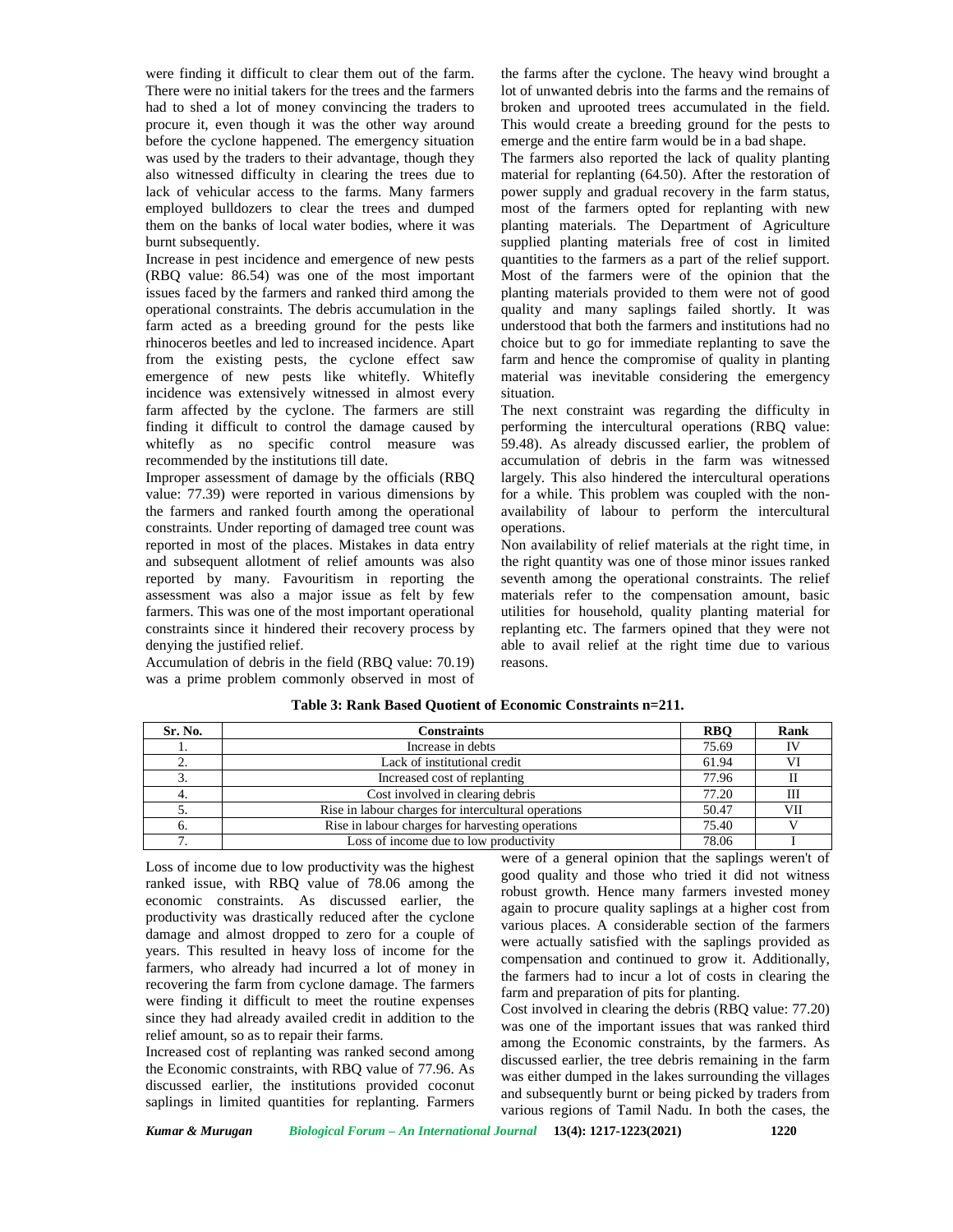cost of clearing it with the help of bulldozers and loading for transport was borne by the farmers. Additionally, the traders charged the farmers on a tree count basis, citing the emergency situation and their difficulty in logistics.

Increase in debts (RBQ value: 75.69) is another important issue among the farmers and was ranked fourth among the economic constraints. Farming in general is always debt driven, yet the volume of debt and repayment capacity matter the most. Though the farmers had availed credit for farming operations earlier, the volume of credit increased due to the economic needs after the cyclone. The farmers had to depend upon non-institutional and local credit sources due to the emergency situation. In a nutshell, the farmers reported that their credit status had transformed from thousands to lakhs after the occurrence of cyclone. This explained the dire financial situation that existed post disaster.

The fifth ranked issue among the economic constraints was regarding the rise of labour charges for harvesting operations, with RBQ value of 75.40. Earlier, the cost of harvesting the coconut was considered per tree and if it was calculated based on the number of nuts, the charges were fifty paise/nut. It was almost doubled after the disaster and up to one rupee/ nut is being charged for harvesting. This has subsequently reduced the actual price that a farmer receives and created a negative impact on farm income.

Lack of institutional credit (RBQ value: 61.94) was one of those issues ranked sixth among the economic constraints. Though institutional credit facilities like cooperative credit and bank loans are available in most places, it is not sufficient to meet the needs of farmers. Also the crisis situation obviously forced them to rely upon local credit as they were able to avail money immediately with less document works. Though institutional credit was lacking, the state agencies had much more to offer in terms of compensation amount, free saplings and other schemes supporting financial assistance.

Rise in labour charges for intercultural operations was the last ranked issue among the economic constraints, with RBQ value of 50.47. The basic labour charges had been increasing from time to time and it was obvious that the demand increased after the disaster. The demand in turn increased their wage rates and farmers had to contribute more to hire labour for intercultural operations. This constraint was considered a minor issue since intercultural operations are minimal in case of coconut cultivation. Rakesh and Narang (2016) in their study regarding Thane cyclone observed that a vast majority of cashew farmers (98.1%) were willing to continue cultivation if provided with adequate financial support. Hence it is important to overcome the economic constraints in the process of recovery from natural disasters.

|  |  |  | Table 4: Rank Based Quotient of Socio- Psychological Constraints n=211. |  |
|--|--|--|-------------------------------------------------------------------------|--|
|  |  |  |                                                                         |  |

| S. No. | Constraints                                                      | <b>RBO</b> | Rank |
|--------|------------------------------------------------------------------|------------|------|
|        | Lack of technical advisory from institutions                     | 75.40      |      |
|        | Loss of interest in farming activities, post disaster occurrence | 64.79      |      |
| J.     | Fear about another natural disaster in near future               | 74.08      |      |
|        | Lack of volunteerism in relief work                              | 47.49      | VII  |
|        | Increased risk and skepticism in decision making                 | 71.75      | Ш    |
|        | Reduced farmer-to-farmer interaction                             | 49.24      | VI   |
|        | Post-traumatic stress hindering routine activities               | 69.72      | IV   |

Lack of technical advisory from institutions was the foremost issue for the farmers and with RBQ value of 75.40, it was ranked first among the Socio psychological constraints. Though a number of trainings were organized by the Coconut Research Station located in the study area, farmers were hardly aware of it. The farmers were also not in contact with extension agencies and the Department of Agriculture, except for availing subsidies under state schemes. The demand for technical advisories was not observed among the farmers and in turn, shortage of extension officials and the hectic workload created issues in supply side too.

Fear about another natural disaster in near future (RBQ value: 74.08) was one of the most important issues and was ranked second among the Socio-Psychological constraints. Gaja cyclone is one of the most severe cyclones ever witnessed in Tamil Nadu state. It's obvious that the farmers continue to sustain their lives with the fear of facing another such natural disaster in near future. The trauma that they underwent during the effect of the cyclone instils permanent fear about disasters and keeps them under pressure. This may

affect their routine activities in farming, investments and leading the life in general. This finding is in accordance with the results of Balarubini *et al.* (2017). Increased risk and skepticism in decision making (RBQ value: 71.75) is another important issue among the farmers and was ranked third among the Socio- Psychological constraints. The farmers being skeptical in decision making is bound to happen since they are not sure about the consequences after facing such a disaster. The financial situation and the negative environment surrounding the disaster occurrence always keeps the farmers under pressure and affects the decision making process.

Another important constraint was the post-traumatic stress hindering routine activities (RBQ value: 69.72) and was ranked fourth among the Socio-Psychological constraints. Several studies indicate that most people who have faced disaster undergo Post traumatic stress that affects their day-to-day activities. The farmers responded that they had to undergo a transformation in their routine so as to adapt to life after the disaster. The recovery process was gradual and it took a toll on their daily activities. The financial situation also added to the woes.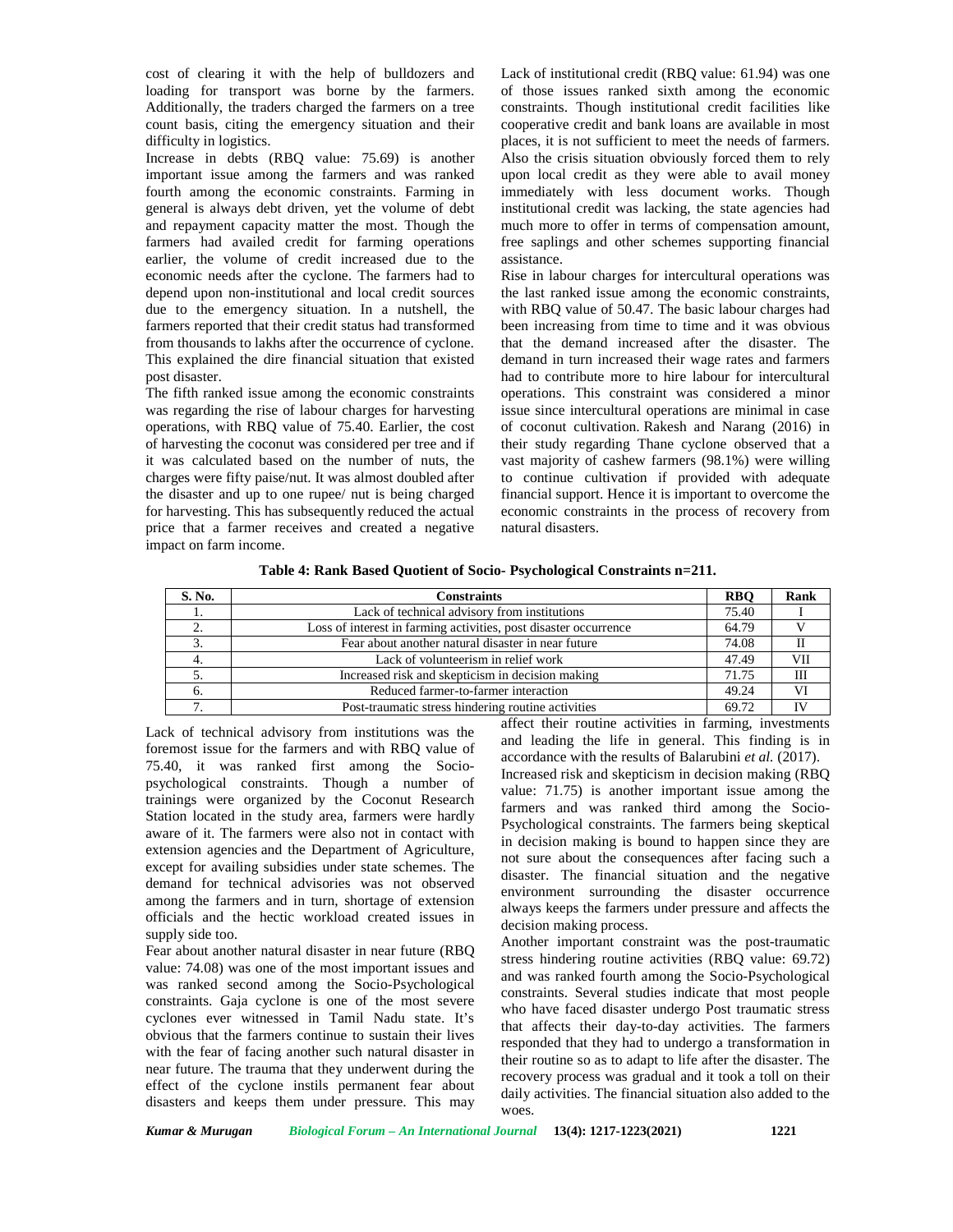Loss of interest in farming activities after the cyclone most (RBQ value: 64.79) was also one of those issues reported by the farmers and was ranked fifth among the Socio-Psychological constraints. After witnessing heavy damage due to the cyclone, the farmers had lost confidence of an early recovery as the financial, farm and property losses culminated into a dire situation. Many farmers had abandoned the farms temporarily due to zero economic outcome and went in search of jobs. Once their financial situation was better, they returned to the farms and undertook coconut replanting. It could be understood that the loss of interest in farming was a temporary one and hence considered as a minor constraint by the farmers.

Reduced farmer-to-farmer interaction (RBQ value: 49.24) and lack of volunteerism in relief work (RBQ value: 47.49) were considered minor issues and were ranked sixth and seventh respectively, among the Socio-Psychological constraints. Farmer to farmer interaction was reported to be minimal in the study area irrespective of pre or post disaster situation. Volunteerism is generally what we witness in disaster response and recovery, to a larger extent. Though lack of volunteerism was reported as a constraint, it was understood that the farmers were invariably affected by the cyclone and everyone had to face the wrath. This may be the reason why lack of volunteerism and reduced farmer to farmer interactions were considered as minor constraints.

## **CONCLUSION**

The constraints discussed in the study throws light on most important issues faced by the coconut growers in the aftermath of Cyclone Gaja. In case of Disaster response, the most important constraints were found to be the lack of knowledge regarding disaster response, damaged road infrastructure, distance between farm and home etc. It's understood that the farmers in disaster prone areas need to be made aware of disaster response mechanisms and training could be given regarding preparedness and immediate response to disasters. Improved all weathers roads are recommended to be laid throughout the rural areas including the approach roads from farms to arterial roads. The accuracy of the forecast could be increased and it's very important to improve the communication networks in disseminating the forecast information to farmers.

With respect to the constraints faced in adopting the relief measures, they were categorized into operational, economic and socio-psychological constraints. Loss of coconut productivity and reduction in income due to the loss were the most important operational and economic constraints respectively. The difficulty in clearing the uprooted trees and emergence of pests were also considered as important operational constraints. Though ad hoc measures were advised to farmers regarding pest control, it didn't work beyond a limit. Intensive research with inputs from farmers regarding the pest incidence and organizing training cum demonstrations regarding pest control are key to recovery. Lack of technical advisory from institutions and Fear about another natural disaster in near future were some of the

important socio-psychological constraints. Though the technical advisories are available with the institutions, steps have to be taken to ensure dissemination of information among the farmers especially in such a crisis situation. The future research needs to be directed at understanding the role of farmers and other stakeholders during each disaster phase and betterment of disaster response mechanisms.

It's essential to impart confidence among the farmers to continue farming activities and offer support both technically and financially. Once the farmers overcome the fear of disasters and continue farming with good agricultural practices with technical support, they can achieve resilience towards any such disasters in the future.

## **Conflict of Interest.** None.

## **REFERENCES**

- Arumugan, R., Sri Ranjani B. and Rajathi M. (2019). A Statistical Study on the Production of Crops before and After Gaja Cyclone in the Delta Region around Thanjavur District. *Compliance Engineering Journal*, *10*(12): 598-607.
- Balarubini, M., Karthikeyan C., and Sujeetha, T. N. (2017). A Detailed Study on Identification and Categorization of Various Constraints Faced by Cashew Growers in Cuddalore District of Tamil Nadu Post the Impact of Thane Storm, India. *International journal of Current Microbiology and Applied Sciences, 6*(11): 3992- 4000.
- Damodaran, K. (2015). Government Action in the Pre and Post Thane Cyclone in Cuddalore District, Tamil Nadu. *International Journal of Physical and Social Scienc*es, *5*(6): 646-651.
- Haque, M.E., Islam M., Islam M., Haque M., Majid M., Tasnim J., and Rahman M. (2021). Constraints Faced by the Farmers in Practicing Coping Strategies towards Household Food Security during Flood. *South Asian Journal of Social Studies and Economics*, *12*(4): 69-77.
- National Disaster Management Authority. (2019). Study report on Gaja cyclone 2018. Ministry of Home Affairs. Government of India. <http://www.ndma.gov.in/sites/default/files/PDF/Repor> ts/Study-Report-Gaja-Cyclone-2018.pdf
- Rakesh, S. and Narang B. (2016). Post Disaster Livelihood Insecurity and Coping strategies: The case of Thane cyclone affected Cashew Plantation Farmers. *Indian Journal of Sustainable Development, 2*(02).
- Rakotobe, Z. L., Harvey, C. A., Rao, N. S., Radhika D., Rakotondravelo, J. C., Jeannicq R., Soloson R., Rasolohery A., Hery R., Rivo, H. R., Haingo R., Harinaina R and James, L. M. (2016). Strategies for smallholder farmers for coping with impacts of the cyclones: A case study from Madagascar, *International Journal of Disaster Risk Reduction*, *17*: 117-122.
- Srinivasan, G. (2019). Thanjavur: Ryots still wilt under Gaja cyclone impact. https://[www.deccanchronicle.com/nation/current](www.deccanchronicle.com/nation/current-) affairs/121119/thanjavur-ryots-still-wilt-under-gaja cyclone-impact.html .
- Sabarathnam, V. E., (1988). Manual on Field Experience Training for ARS Scientists. National Academy of Agricultural Research Management, Rajendranagar, Hyderabad.